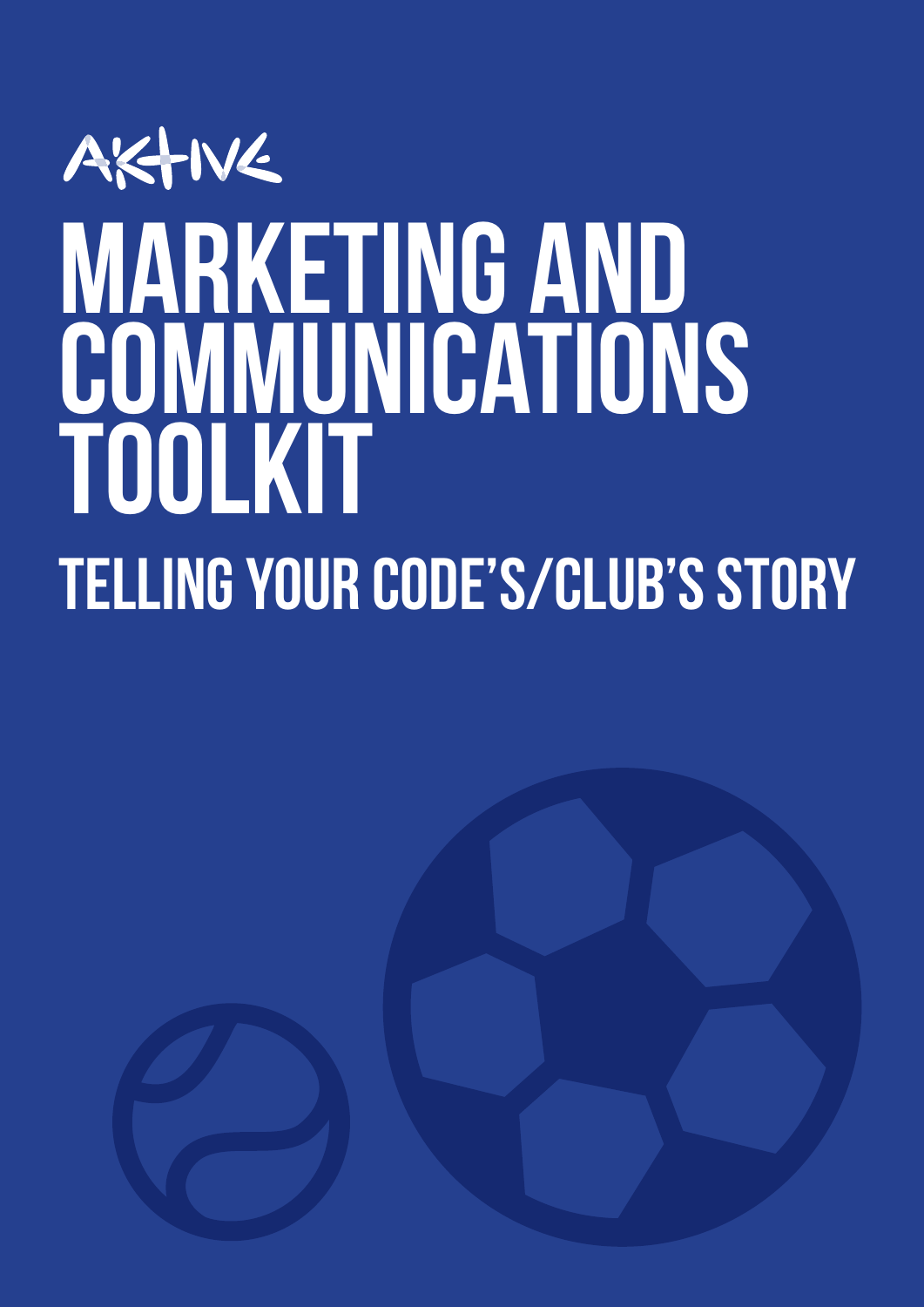# OVERVIEW CONTENTS

How do potential players, fans, supporters, sponsors hear about your code/club and its activities?

In an increasingly busy world, codes and clubs need to be competitive on and off the field. It's about being relevant in your respective communities. To do this, it's important to understand the needs of existing and potential participants/members, know what your offering is and effectively communicate it using appropriate channels.

It is available for codes/clubs to tailor and implement as they see fit to ensure positive and manageable engagement.

The purpose of this generic marketing and communications toolkit is to provide information and templates that will assist codes and clubs in developing and communicating their key messages to targeted audiences in an effective manner.



01. What is Marketing? What is Communications? And what is the difference? 02. Start with a Plan 03. The key ingredients of your plan 04. WHO DO YOU WANT TO TALK TO? 05. What are your messages? 06. Marketing: Traditional & Digital 07. Media: Print, radio, TV, Online and more 08. Social Media: The online world Communications & Marketing Plan Communications & Marketing Calendar

03

06 07

08

09

11

13

17

21 23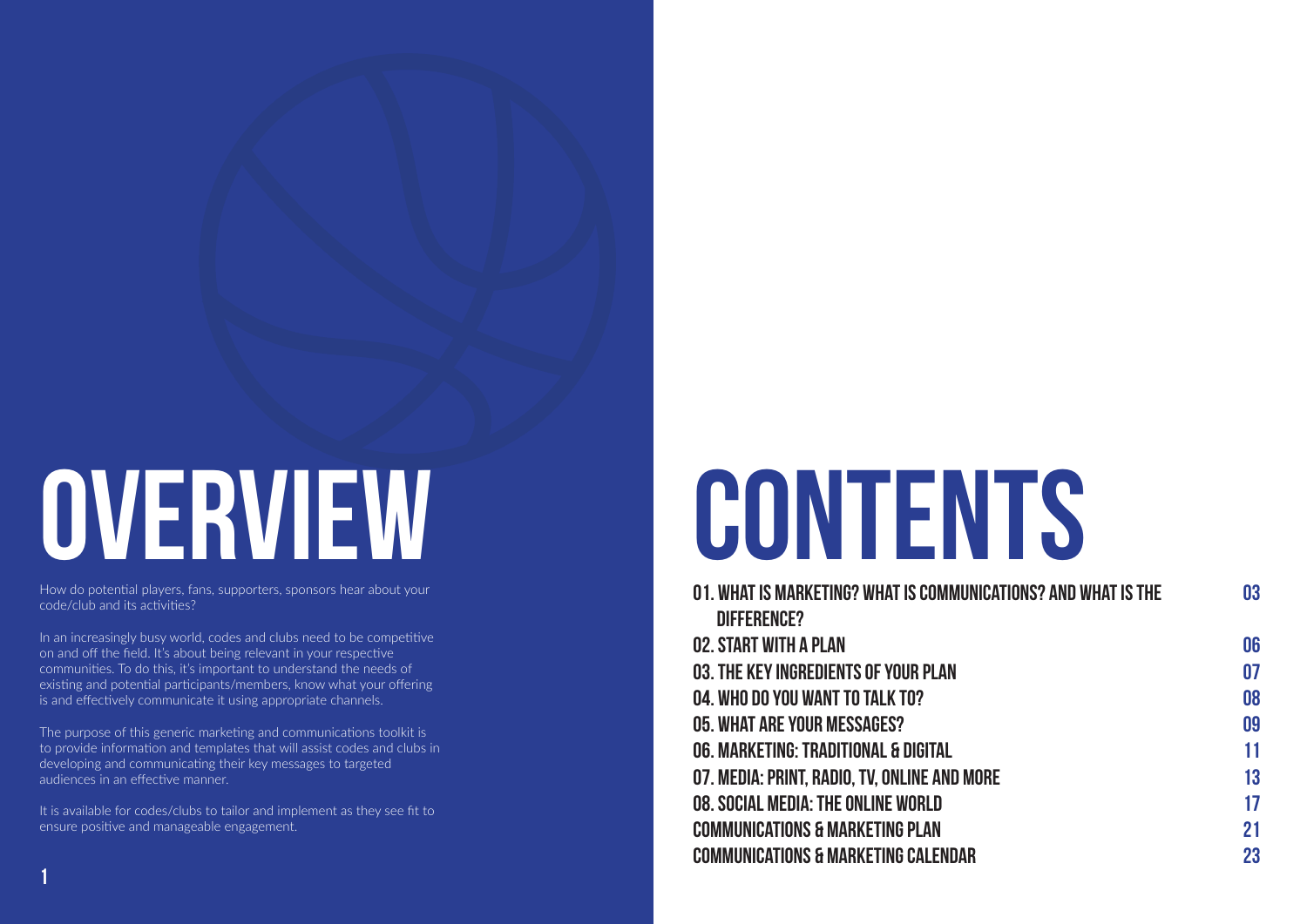In the world of sport and recreation, marketing is the ability to talk about what makes your code/club unique and appealing to a target market or audience. It shapes who you are as a brand, differentiates what you do from others, and helps to deliver your unique value in a compelling way.

Some of the more popular and effective **marketing** methods include: websites, brochures, posters, promotions, advertising and event sponsorship.

# WHAT IS MARKETING? WHAT is COMMUNICATIONS? AND what is THE DIFFERENCE? 01.

**Communications** uses this information, as well as other material, to create relevant messages using targeted methods for different audiences. It is more of a two-way engagement, with examples including: editorial coverage in the media, social media, internal communications and engaging with stakeholders through communications such as newsletters.

To maximise opportunities, marketing and communications activities should be complementary – they should work together to get the best results. **They also require the same things that you give your sport – time, commitment and energy.**

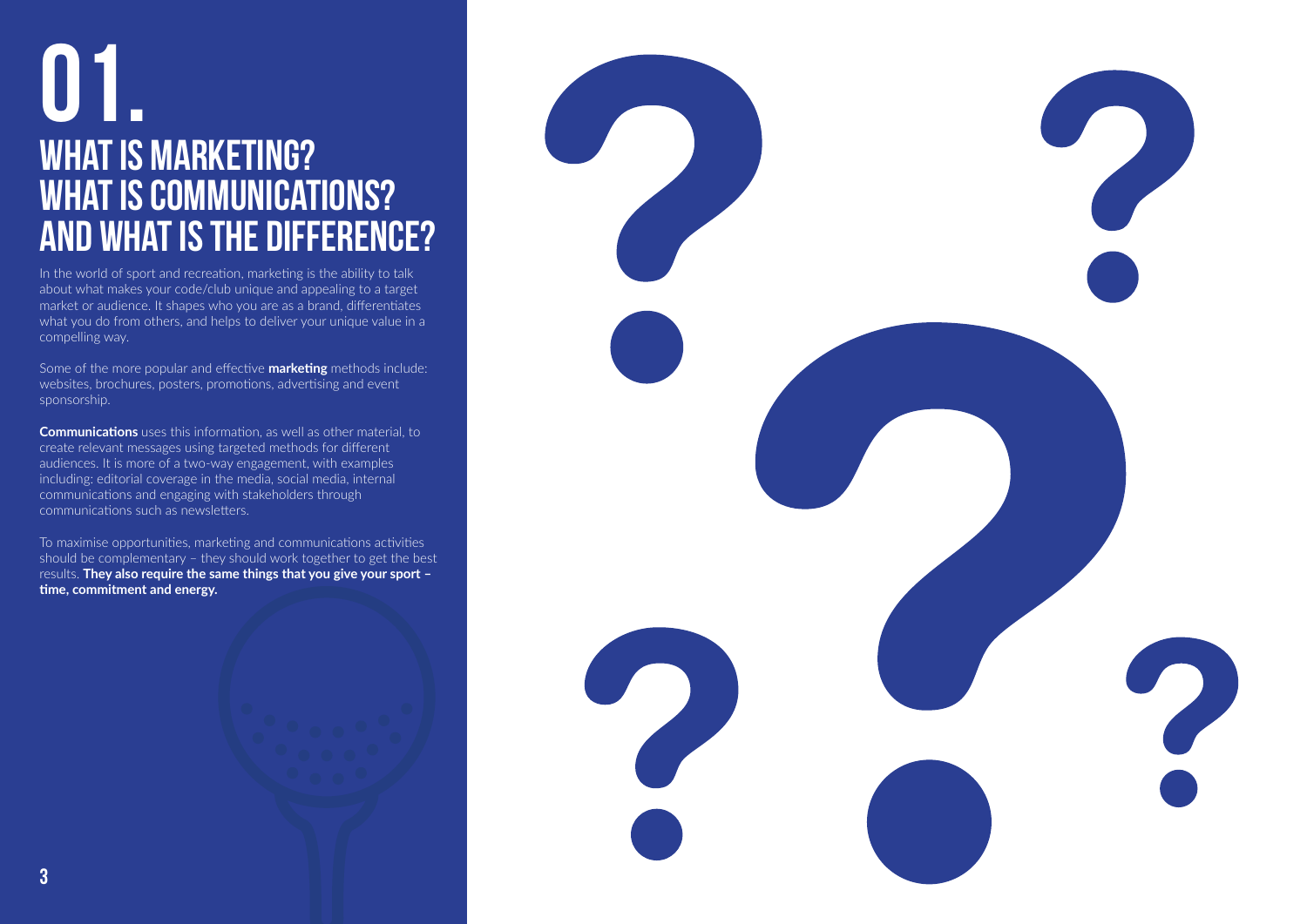# START WITH A PLAN

For the purpose of this toolkit, it is recommended to combine marketing and communications in one plan. A well thought out and carefully developed communications and marketing plan acts like a road map, showing the best routes to get to your destination.

# Planning a plan

Before getting underway here are some tips to help with your

planning;

# 1. Be realistic

Think carefully about your objectives, approach and resourcing. Some strategies can be costly to implement and may not hit the mark.

# 2. Talk to your members

Current members are a great group to tap into and shouldn't be forgotten! Discuss with them what sets your code/club apart, what it offers that is different, and the benefits, and what they would like to hear. This information can help form your key messages and are generally the aspects that attract new members and make people feel good about joining.

# 3. Keep it flexible

An effective plan is flexible, allowing it to adapt to changing audiences, messages and activities.



# 02.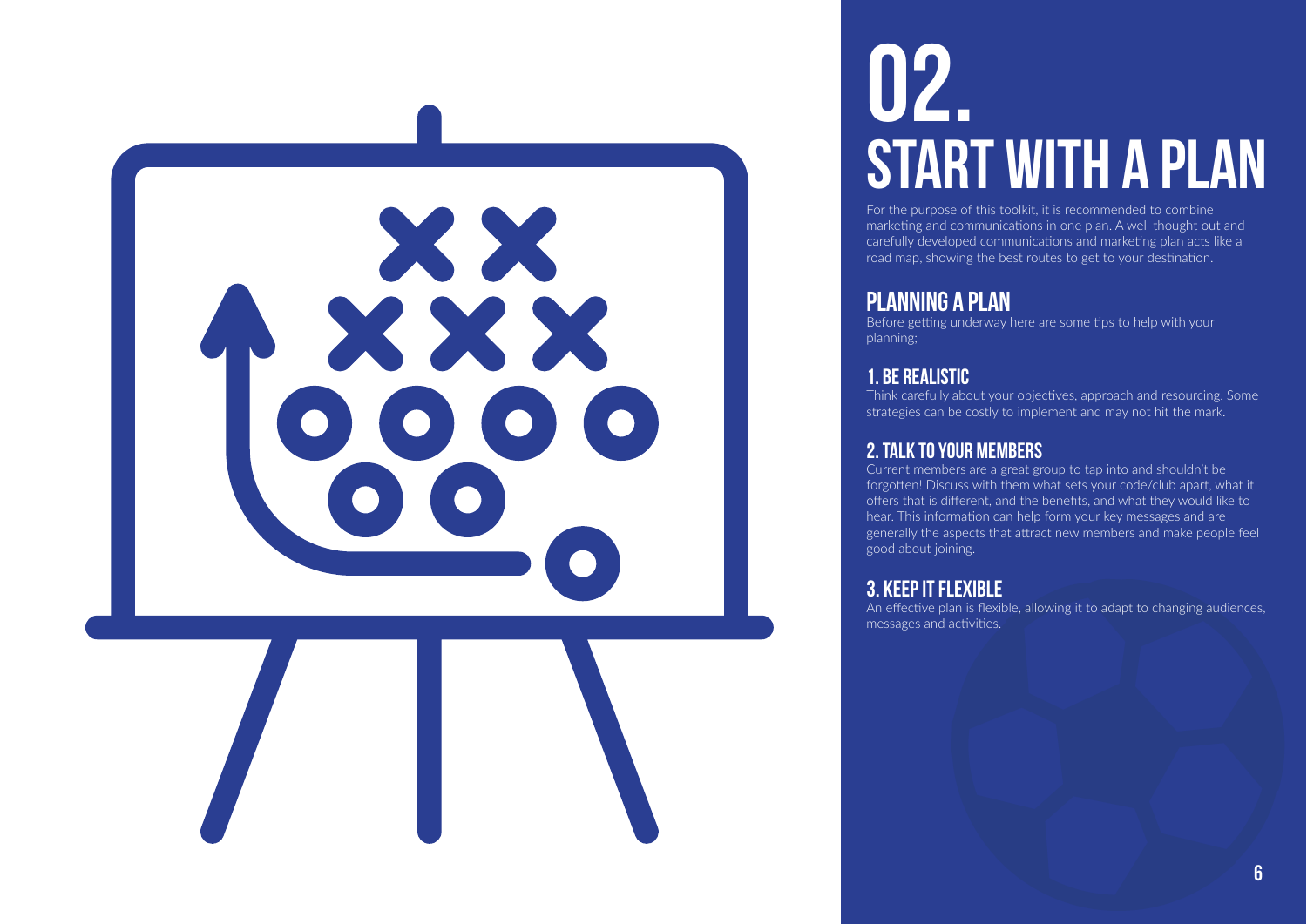A communications and marketing plan for a code/club would contain basic elements including:

# **OBJECTIVES**

These should be specific, measurable and achievable, for example: Increase membership, develop junior player numbers, increase overall participation and community involvement, increase enjoyment, raise funds, maintain loyalty or develop new programmes.

# SITUATION ANALYSIS

A SWOT analysis (strengths, weaknesses, opportunities and threats) is helpful tool to understand your code's/club's current situation. A key aspect to consider at this point is the ever-changing demographics of the local population.

To help with your SWOT anaylsis think strength and weaknesses are internal factors to your code/ club while opportunity and threats are external factors.

# **STRATEGIES**

We love results in sport! Make sure you evaluate strategies to ensure they're meeting your objectives, for example enewsletter subscribers, social media engagement and media coverage. Some aspects may be easier to evaluate than others.

# **RESOURCES**

# your Plan's Key ingredients 03.

These are the tools/activities to focus efforts on the objectives. It essentially asks how you intend going about it. It's important to think about how the people you want to reach find out information – do they read, listen to the radio, use social media?

# Timings

Consider the timings, deadlines and key dates that need to be noted.

# **BUDGET**

Ensure there is a realistic budget within your code's/club's capabilities. It may be wise to focus on low-cost or no-cost strategies initially.

# **EVALUATION**

If you'd like more information on how to develop a simple marketing and communications plan, please refer to the communications and marketing template plan included in this toolkit.

Have you asked yourself this question? A code's/club's target market generally involves anyone who does or can have any affiliation with that code/club. This includes: players, coaches, volunteers, supporters, past players, prospective members, people who live near your clubhouse/facility/ organisation, people who would have a say in the fate of your club/organisation/facility, local media, local schools, local authorities and sports partnerships – such as other organisations working closely with your organisation.

# WHERE TO START?

# WHO DO YOU WANT TO TALK TO? 04.

There are a couple of aspects to keep in mind when identifying your key audiences:

# Different strokes for different folks

Everyone will have a different reason for being involved with your code/club. Put yourself in their shoes and ask people! Understand what it is they want from you, what expectations or issues they have that can impact the relationship.

### People for the purpose

Your target audience may change depending upon the objective you are aiming to achieve through your marketing and communications efforts, and based on specific communication tools you are using, for example you may decide to put together a brochure to reach potential new members. It's important to consider using different methods to target different groups of people.

#### YOUR BEST AMBASSADORS

A valuable audience are your own members! There are a number of ways you can capture their thoughts. One approach is to ask each member to fill in a questionnaire – a simple paper survey is fine, or if you have members' email addresses you can use free online tools such as surveymonkey. You could also hold face-to-face group meetings (called focus groups) with members and if appropriate other members of the community (for example local schools and community groups) to find out what sort of programmes, activities and information they want.

Please note, if you are using questionnaires, you must be aware of the [Privacy Act.](http://www.legislation.govt.nz/act/public/1993/0028/latest/DLM296639.html) For instance, under the Act you are not permitted to give out personal information (including name and address) to anyone else, including sponsors, without the consent of that member. Information should be loaded on to a database and updated regularly to ensure you have accurate details for your members. It is important to be working with quality information.

# The public profile

All code participants/club members need to understand that the public image is an integral part of promoting your code/club. For this reason, it is important for everyone to understand that the public will be listening to and observing the attitudes of those involved in your code/club in all interactions. This is where a code of conduct for your organisation is important.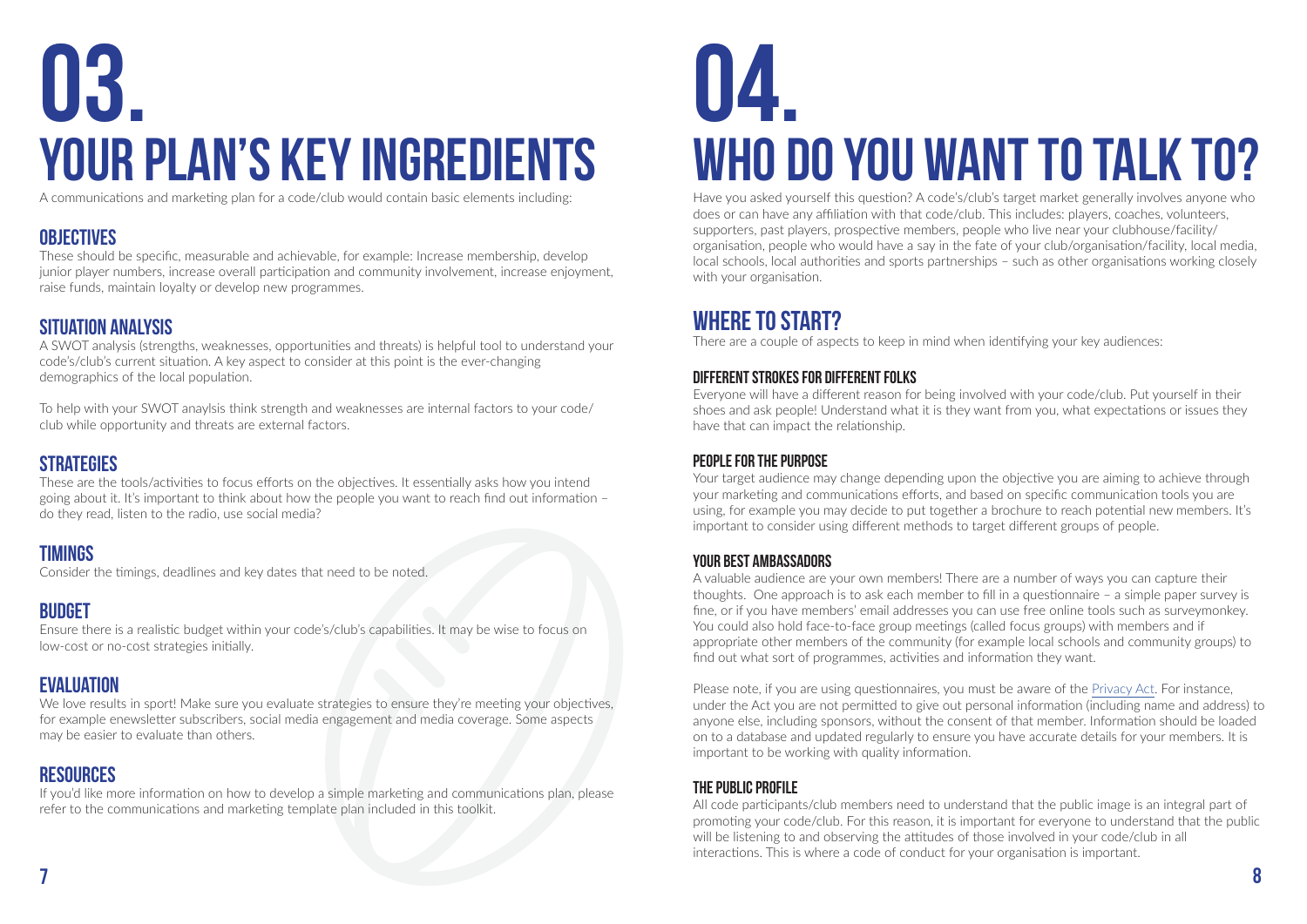Key messages are a vital part of marketing and communications. They change depending on time, context and audience; however, it is helpful to have a template to work to.

# Clear messages = clear communication

Messages help focus communication. This is important as messages need to be communicated multiple times for people to take them on board. Given this, messages should be clear, concise and consistent:

### **CLEAR**

Make sure key messages are free of jargon, devoid of technical language, and relevant. It is important to also be careful with numbers – they're a great measure but too many can overload audiences.

#### **CONCISE**

# WHAT ARE YOUR MESSAGES? 05.

Practice to make sure you can deliver a key message in under 10 seconds. That might be all the airtime you get! By being concise you have more control over the message your audience hears. Delivering a long rambling answer can hand control to others as they may pick the words they think are most interesting, which may not be your core message. By saying less, you have more control.

#### **CONSISTENT**

Repetition is critical, and messages must be repeated numerous times if they are to sink in.

# BUILDing the HOUSE



Message houses are a simple yet effective tool for helping keep messages focused across different channels. Three reasons to use this simple approach: structure, brevity and practicality.

The umbrella statement represents the key m.essages you would like to convey. These are supported by core messages that form the umbrella statement. The 'foundation' provides the facts, evidence, proof points or arguements that support the messages.

This process works best when a team develops the message house. Messages that are developed can be used in many formats, helping maintain consistency.

# Questions to consider

As you work through the process of developing your message house consider the following questions:

- 1. What are the most important things for people to understand?
- 2. What are you aiming to achieve?
- 3. What projects, initiatives and/or events are a focus?

# Review and consider

As circumstances change you may need to update your messages, however it is important to ensure new messages still reinforce your overarching narrative.

Messages can also be tweaked depending on the audience; for example, if you are talking publicly or to a room of experts in a private setting. The latter group may expect more evidence and technical arguments. Regardless, messages should still support the overall position.

Linked together, key messages can build a complete story and can be used together or individually across communication channels.

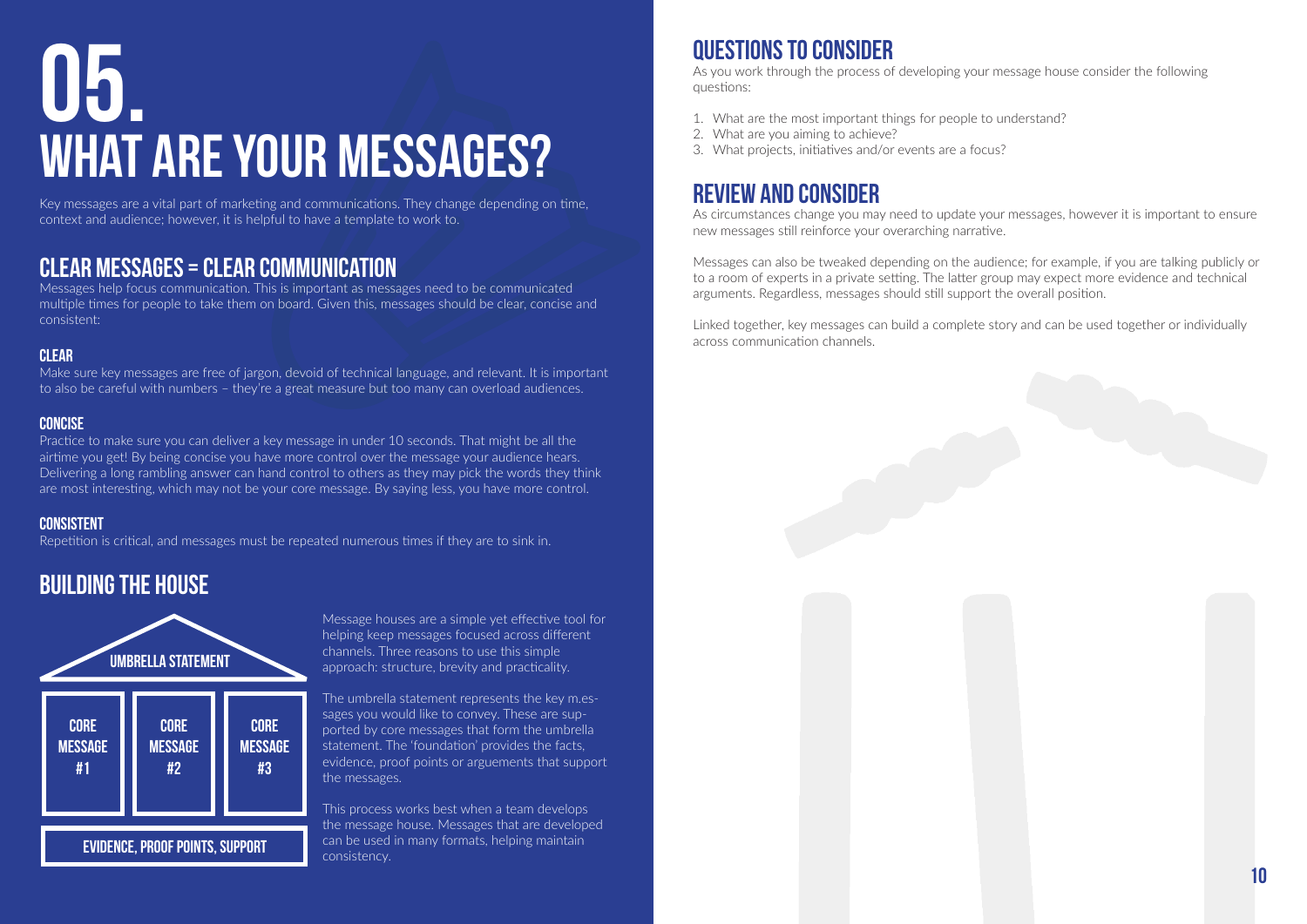There are a range of marketing options available to your code/club. It's a good idea to refer to your key messages and spend time exploring the benefits and limitations of the various marketing options before deciding the best ways to reach your target audiences.

# Getting started

These ideas are helpful to consider when thinking about your marketing options:

- Identify your audience
- Understand what you want your marketing to achieve
- Determine what you can do on your budget and get approval where appropriate
- Remember, you can't please all the people all the time!
- Consider the seasonal nature of your code/club and what may maintain interest outside the core season
- Keep the look of your communications consistent, consider if your communications need to be in different languages and if you have an online presence, keep it up to date
- What are you trying to achieve with your marketing?
- What is your budget?

#### **WHEN**

- When should you be marketing?
- How much and how often?
- How are you going to market your club?
- What mediums will you use?

Check in regularly to make sure resources aren't being used on something that isn't working – it's all about evaluation. If you're not getting results, consider other options.

It's also important to consider previous experience, for example what your code/club has done previously; its success or otherwise; the budget for activities; and the time and skills required.

# PUTTING A PLAN IN PLACE

# 06. **MARKETING:** Traditional & Digital

There are key aspects and questions to consider when drafting the marketing elements of a plan:

#### **WHAT**

#### How

There are no right or wrong answers to these questions – it's all based on your organisation and what you're looking to achieve. In many cases, covering these elements will be sufficient for a simple marketing and communications plan.

# Marketing options

In the past, many sport and recreation clubs and organisations have focused on using traditional marketing techniques, such as ads in local newspapers or sending out leaflets and flyers. Today, there is a much greater focus on digital marketing, including using the internet to spread the word, social networks, mobile apps or websites. In many cases, a mix of traditional and digital marketing can be most effective:

#### Logo and signage

It sounds obvious but ensure your logo is on your letterhead, signage and other marketing tools (including online). It should also be used at registration days, presentation days, competitions, promotional events and on any paid advertising.

#### **ENEWSLETTERS**

The ever-popular electronic newsletter can help advertise your code/club, promote events, send competition updates and share general news. To be most effective, such communications should be concise, regular and available online. It's also valuable to consider how people can subscribe to enewsletters – suggestions include via the website, social media, and signing up at events and/or through competitions.

### **WEBSITES**

This is a simple and powerful way to let people know what your code/club can offer, as well as provide regular updates, a calendar of events and meetings, membership information and contact details. It's important to keep it updated, interesting and feature plenty of pictures. It's also a good idea to link to related sites where appropriate.

#### **SPONSORSHIP**

This is a great way to raise revenue and the profile of your code/club and of the organisation that is sponsoring you.

#### Posters, brochures, flyers

This collateral can be used to outline services, events, competitions, fees and contact information. There are also various places that can be used to distribute this material including local community notice boards, supermarkets, libraries, recreation centres and schools.

### **WHO**

- Who are you targeting?
- Who is going to do it from your club?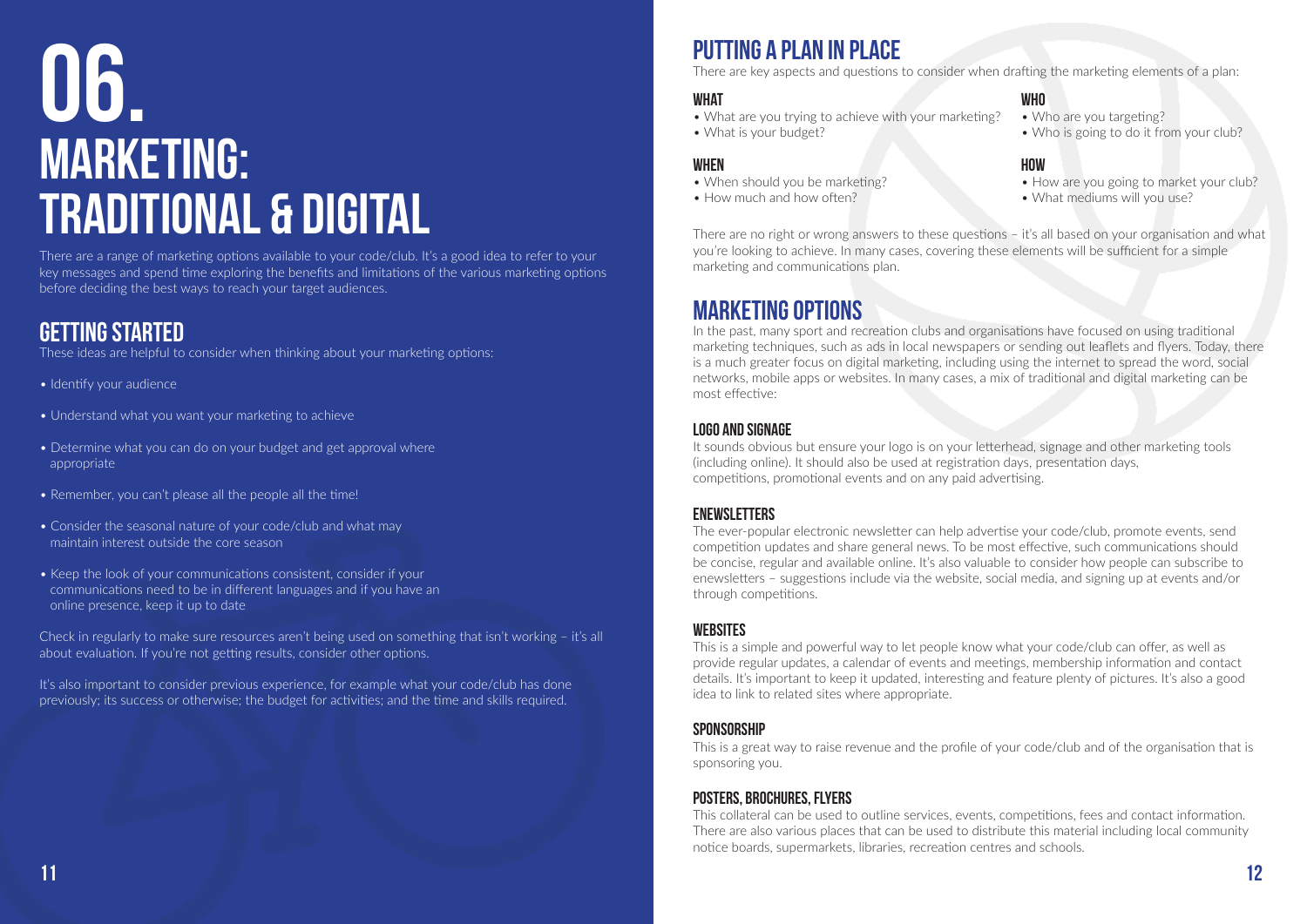Media relations is potentially the most cost-effective means of promoting your code/club and its activities. If it's handled poorly, it can be damaging, however generally a well-considered proactive communications effort can be beneficial for your code/club.

The media is our interface with a range of audiences – and with today's media networks and the speed at which information can travel, a story and/or issue has the potential to be far wider reaching than ever before.

From a sport and recreation perspective, media engagement can significantly raise your code's/club's profile, help with fundraising efforts and advertise activities and events.

# WHAT MAKES NEWS?

You may think what makes news is straightforward – here are some ideas to keep in mind:

#### Keeping it local

What journalists write is called 'editorial coverage' - you have no control over the content of editorial coverage. Advertising is space that you pay for and you control the message.

# Media: print, radio, tv, online and more MAKING THE CONNECTION<br>Looking to connect with the media?<br>SLOW AND STEADY<br>Good relationships with media build

Local media are interested in local news, or news with a local aspect, because it may increase their listening audience or readership, and therefore their advertising influence - it's worth noting that the news media generally survive financially on advertising. Local media includes publications like the North Shore Times, Eastern Courier, Western Leader and The Aucklander.

#### The value of advertising

Some media regard placing an ad and offering a story more positively.

# What makes news

Journalists are not interested in reporting on events/stories that are too commercial. Furthermore, what you consider to be news, a journalist may not.

### The difference between editorial coverage and advertising

# Letters to the editor

Where appropriate, be accessible to the media and answer questions directly (i.e. talk in 'sound bites') – if journalists know you're accessible and a good interview, they'll tend to call you rather than testing out an unknown source when they're on a tight deadline.

This is an effective and simple way to engage the media and community if the topic is relevant to your code/club.

Looking to connect with the media? These tips may assist:

### Slow and steady

Good relationships with media build up over time, and usually start at a local level.

# Be patient

Every day, reporters get hundreds of e-mails, dozens of phone calls, and stacks of 'high-priority' overnight packages - almost all of them are ignored as journalists are simply too busy to respond to, much less look at all the incoming pitches they receive.

# Get personal

A personal visit to the editor, chief reporter (of a paper) or news editor (of a radio station) for a briefing can start things well. The best step is to make an appointment and go with something (but not a huge amount!) to leave behind; this may include a club/organisation profile, summary of points on an issue, a brochure and/or calendar of key events/games.

### Build an understanding

Ask about deadlines for news and copy, the usual length of a story and types of photos that the media can use, and the names of the reporters on relevant 'rounds' - in other words get to know how they run their business.

### The local connection

If you're speaking to a local group or having a local event, send a media release or even an email to let local media know. You can always follow up with photos and a short brief.

# Be there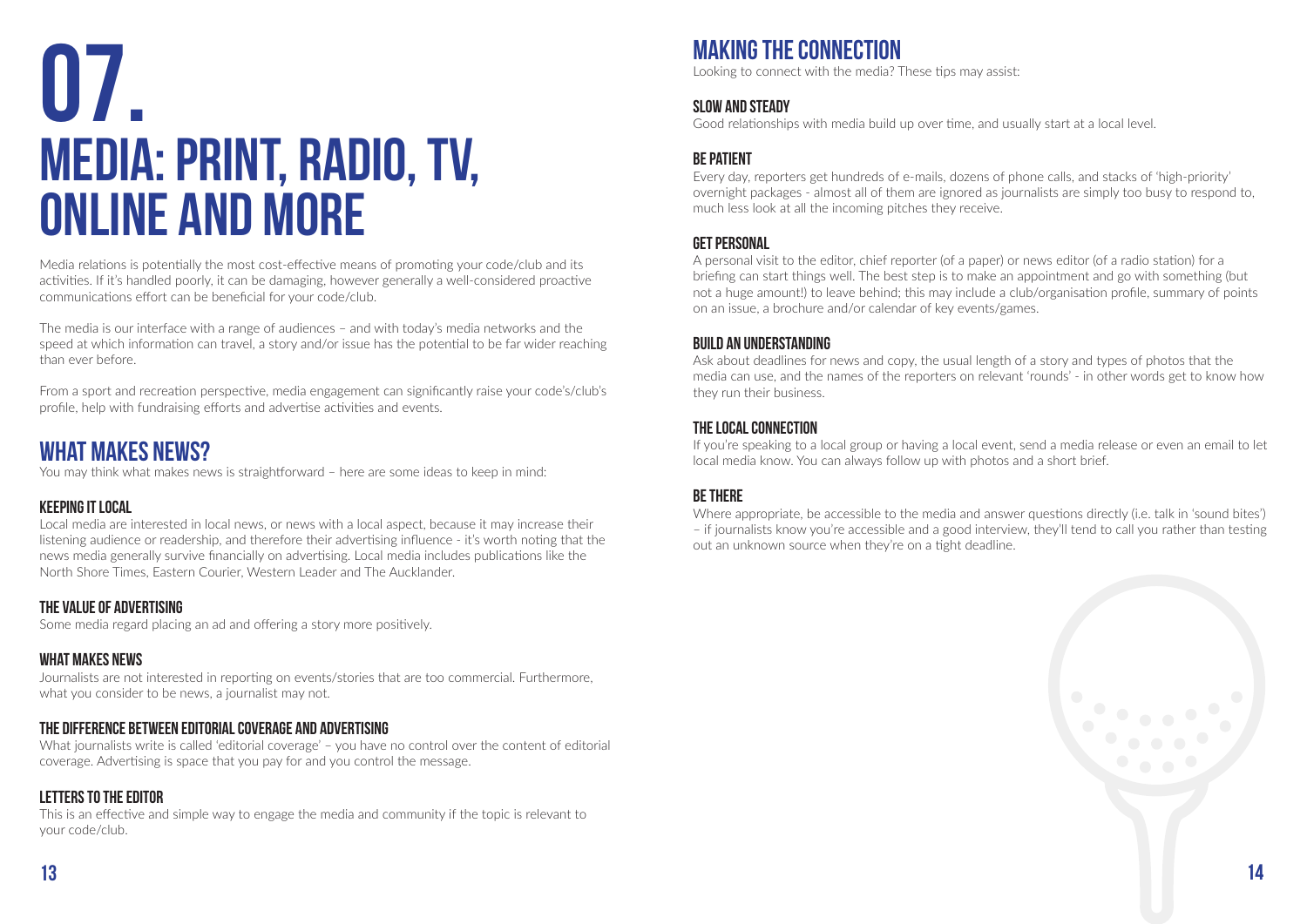# Top Tips For talking to the media



Know your message and know your audience.



Make sure headlines are punchy and not too long.



A picture paints a thousand words so make sure pictures are high resolution and fit with the story – you may also want to consider a photo opportunity; that is, to get media to your facility/ club to take pictures. It is worth noting that 'action' shots are preferable over 'posed' shots.

Don't be afraid to highlight good news – if you don't tell the story, maybe no one will!



Keep it short – 400-500 words is ideal, especially if you are also including on social media.



Find a unique angle – think outside the square when telling your story; is there a better way I can showcase this?

Use quotes if they add something to the article – it may be a statement from a coach or player.





Make sure spelling is correct, particularly names.



Get the important information in early; people tend to skim-read a lot so don't bury the good stuff at the bottom.





Keep your introduction (first paragraph) in the present or future tense, not past tense.

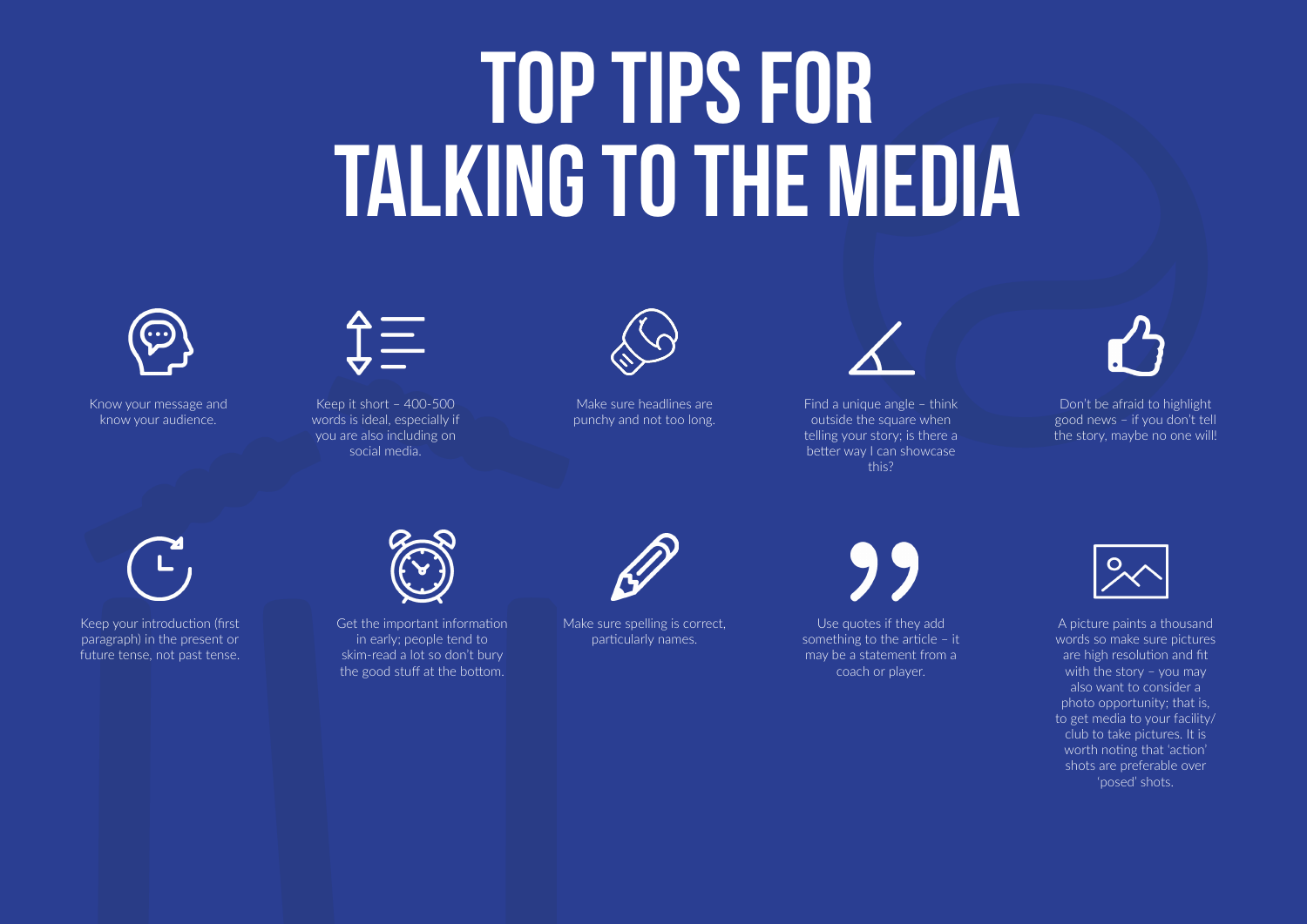It's easy to set up a Facebook page however there is more to it than that!

Social media is a commitment and takes time to build a following. It can add a more informal, personal touch to your communications and marketing and create a strong online community. Generally speaking, social media is accessible, quick, cost-effective and user friendly – before setting up accounts with every social media platform available, have a think about what options are right for your code/club.

# SETTING THE STAGE

There are some important questions to consider before building your social media profile:

- 1. How does your code/club want to use social media and what do you want to achieve?
- 2. What social media platforms (such as Facebook, Twitter, YouTube, Instagram, and LinkedIn) are most popular with your target audiences (for example members, players, parents, sponsors)? They may be different for different membership categories.
- 3. Who will administer your social media profile? It may be helpful to have an agreed number of people dedicated as 'admin' on a page to share the load – it's imperative these people following the agreed code of conduct and organisation's messages.

Social media provides excellent communication tools, however there are risks in the online world. This can include cyber bullying, causing offence and exposure to inappropriate content.

# Social Media Policy/Code of Conduct

To reinforce, people may feel that your opinions are reflective of your club/ code even if this is unintended. This is particularly relevant for RSOs and clubs with employees. If you do wish to express your opinions of the work your club/code is doing in any capacity, you are welcome to. However, you should firstly identify your connection and include a disclaimer along the 17 **17** lines of "The opinions expressed are my own and not those of club/code."





Developing a Social Media Policy/Code of Conduct is an important step to being safe on social media. As members/representatives of a code/club, we are by default ambassadors and therefore always have an association with this code/club even when online. Accordingly, people may feel that your opinions are reflective of your organisation even if this is unintended.

#### So, what does this mean?

This association doesn't mean that you can't hold an opinion or express freedom of speech on social media – even if it is related to the work that your club/code is doing. However, the following code of conduct (next page over) is helpful to apply to mitigate risk that can impact to your organisation – please also refer to further resources for an example.

# SOCIAL MEDIA CODE OF CONDUCT



# 08. SOCIAL MEDIA: the online world

# 1. Think of you

No one wants to be seen as a bad person. It is easy to find one another on social media and this is becoming increasingly easier as time goes on. You don't want what you post on social media in a personal capacity to come back and bite you in a professional capacity. Posting online is essentially chiseling into stone – even if you edit or delete the post.



# 2. Think of others

Just think that what one person might find funny is potentially another person's insult. Be courteous and respectful of other opinions that people may hold. We aren't all robots off a production line!



# 3. Think of your club/code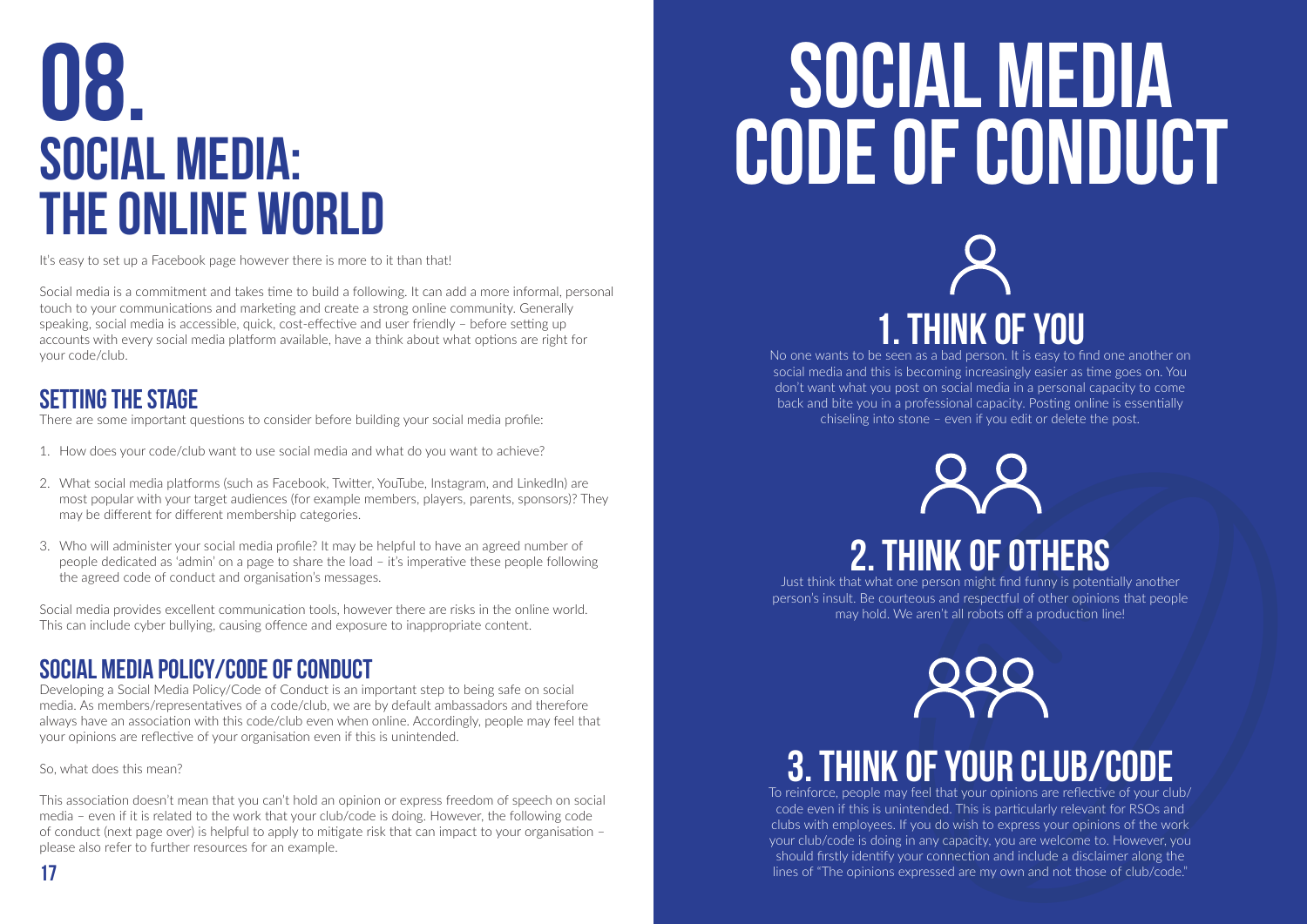# Making the most of Social Media

Once you've established the best social media approach for your code/club, there are some tips on how to maximise its effectiveness:

### Keep the conversation flowing

Stimulate the conversations between the code/club and the people important to your club, whether that's your members, volunteers, players, supporters, parents or sponsors.

#### Integrate communication

Social media should complement other communication tools to increase the quantity and quality of communication.

### Raise the profile

Put links to social media in the newsletters, emails and other communications. The more exposure people have to your social media platforms the better!

### Get the message out

Social media is an ideal tool to remind members of social events, cancellations, ground closures and training: because so many people visit their social media pages so regularly, making it an easy way to get a message out to a wide audience quickly. It's also recommended to put this information on your website as sometimes people are not able to access social media at work.

One piece of advice suggests you spend about 90 per cent of your time providing valuable content and 10 per cent promoting yourself.

### Engage, engage, engage

Update the pages regularly, keep in contact with members and make them aware of events, achievements and results. It's also a great preseason tool to raise awareness of registration and fee payment!

# Posting content on social media

Below are a few rules and guides to follow to ensure you create engaging content on a social media platform. It is important to remember that all content posted requires further monitoring of comments, reactions or messages:

#### Social media posts

For many social media platforms mobile is the first point of contact with their users. This means that a post's word count or character count should be short (140 maximum on Twitter and 5,000 on Facebook), catchy and engaging bites of information in plain language. Avoid the use of acronyms and have a conversational tone that is direct and to the point. It should be clear what you are trying to achieve with the post and how you want the audience to feel or do. Also, consider if it needs to be communicated in other languages.

Be mindful of how the audience may respond to the post and what comments may follow. If you are responding to a comment on behalf of your organisation, then it's helpful to sign off your messages with your initials.

### **IMAGES**

Imagery is an extremely important tool for us to tell our story. Visually engaging posts are just as important as what we say. Imagery should be of quality, have context to the overall post and meet each platforms' guidelines. Also, make sure you have the correct permissions and rights to the image, as this may cause the image to be taken down.

### **VIDEOS**

Videos are changing how we use social media and are becoming increasingly important to communicate our story or message. Videos should be shorter than two minutes – 30 to 90 seconds is ideal. Ideally videos should be posted directly into the social media platform when possible; if it isn't possible then uploading to YouTube first and linking across is the alternative.

Video that is posted should try have captions for accessibility purposes. Using tags that relate to the video content is a great way for more people to discover your video

#### **HASHTAGS**

Hashtags are a great way to have your post exposed to a greater audience, group multiple post together or use to support a campaign/message. However, the hashtag that is used should have context to the post, project and brand.

#### Tagging

Whenever you are referencing to a partner or another organisation and they have a social media account on that platform then you should tag them. Any post you have shared, you should accredit the source when possible.

### How to respond to comments or messages

As outlined earlier, whenever responding to comments or messages please sign off with your initials. It is also important to ensure that you are responding from the page account and not your professional or personal social media accounts. This is to ensure your privacy is protected as much as possible.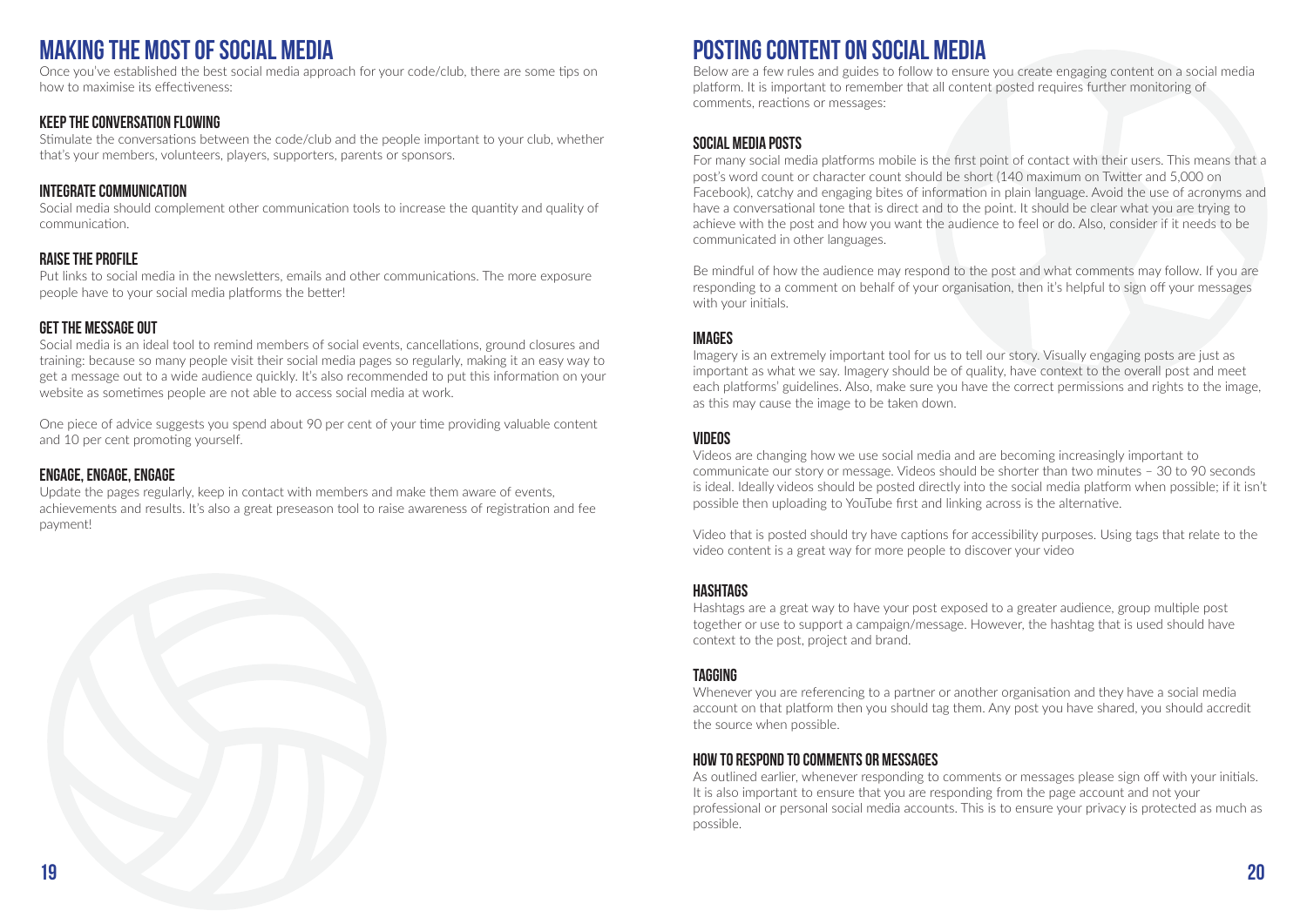# Communications & Marketing Plan

| ORGANISATION NAME                                                                                                                                             |                                                                                                                                                                                                                                                                                                           |                                           |                        |               |                     |                      |                                                 |                         |  |  |
|---------------------------------------------------------------------------------------------------------------------------------------------------------------|-----------------------------------------------------------------------------------------------------------------------------------------------------------------------------------------------------------------------------------------------------------------------------------------------------------|-------------------------------------------|------------------------|---------------|---------------------|----------------------|-------------------------------------------------|-------------------------|--|--|
| <b>PLANNING INPUT AND</b><br>SIGN-OFF (IF REQUIRED)                                                                                                           | These should be specific, measurable and achievable.<br>Examples:<br>To raise the profile of <club code=""> and build an understanding of what we offer the community<br/>To increase/retain memberships by <measure><br/>To raise funds <amount> for <initiative></initiative></amount></measure></club> |                                           |                        |               |                     |                      |                                                 |                         |  |  |
| <b>SITUATION ANALYSIS</b><br><b>SWOT</b>                                                                                                                      | STRENGTHS                                                                                                                                                                                                                                                                                                 |                                           | WEAKNESSES             |               | <b>OPPORTUNTIES</b> |                      | <b>THREATS</b>                                  |                         |  |  |
| <b>STRATEGIES</b>                                                                                                                                             |                                                                                                                                                                                                                                                                                                           |                                           |                        |               |                     |                      |                                                 |                         |  |  |
| <b>KEY MESSAGES</b>                                                                                                                                           |                                                                                                                                                                                                                                                                                                           | Refer to message house concept in toolkit |                        |               |                     |                      |                                                 |                         |  |  |
| <b>ADDITIONAL DETAILS</b><br>OTHER ASPECTS TO<br>DETAIL SUCH AS TIMINGS,<br><b>BUDGETS,</b><br><b>EVALUATION/RESULTS</b><br>NOTED IN SCHEDULE<br><b>BELOW</b> |                                                                                                                                                                                                                                                                                                           |                                           |                        |               |                     |                      |                                                 |                         |  |  |
| <b>OBJECTIVE</b>                                                                                                                                              | <b>AUDIENCE</b>                                                                                                                                                                                                                                                                                           | <b>TARGET KEY MESSAGE</b>                 | TOOLS/TACTICS/CHANNELS | <b>TIMING</b> | <b>BUDGET</b>       | <b>RESPONSIBILTY</b> | <b>EVALUATION/FEEDBACK</b><br><b>MECHANISMS</b> | <b>ADDITIONAL NOTES</b> |  |  |
|                                                                                                                                                               |                                                                                                                                                                                                                                                                                                           |                                           |                        |               |                     |                      |                                                 |                         |  |  |
|                                                                                                                                                               |                                                                                                                                                                                                                                                                                                           |                                           |                        |               |                     |                      |                                                 |                         |  |  |
|                                                                                                                                                               |                                                                                                                                                                                                                                                                                                           |                                           |                        |               |                     | a sa                 |                                                 | $\sim$ $\sim$           |  |  |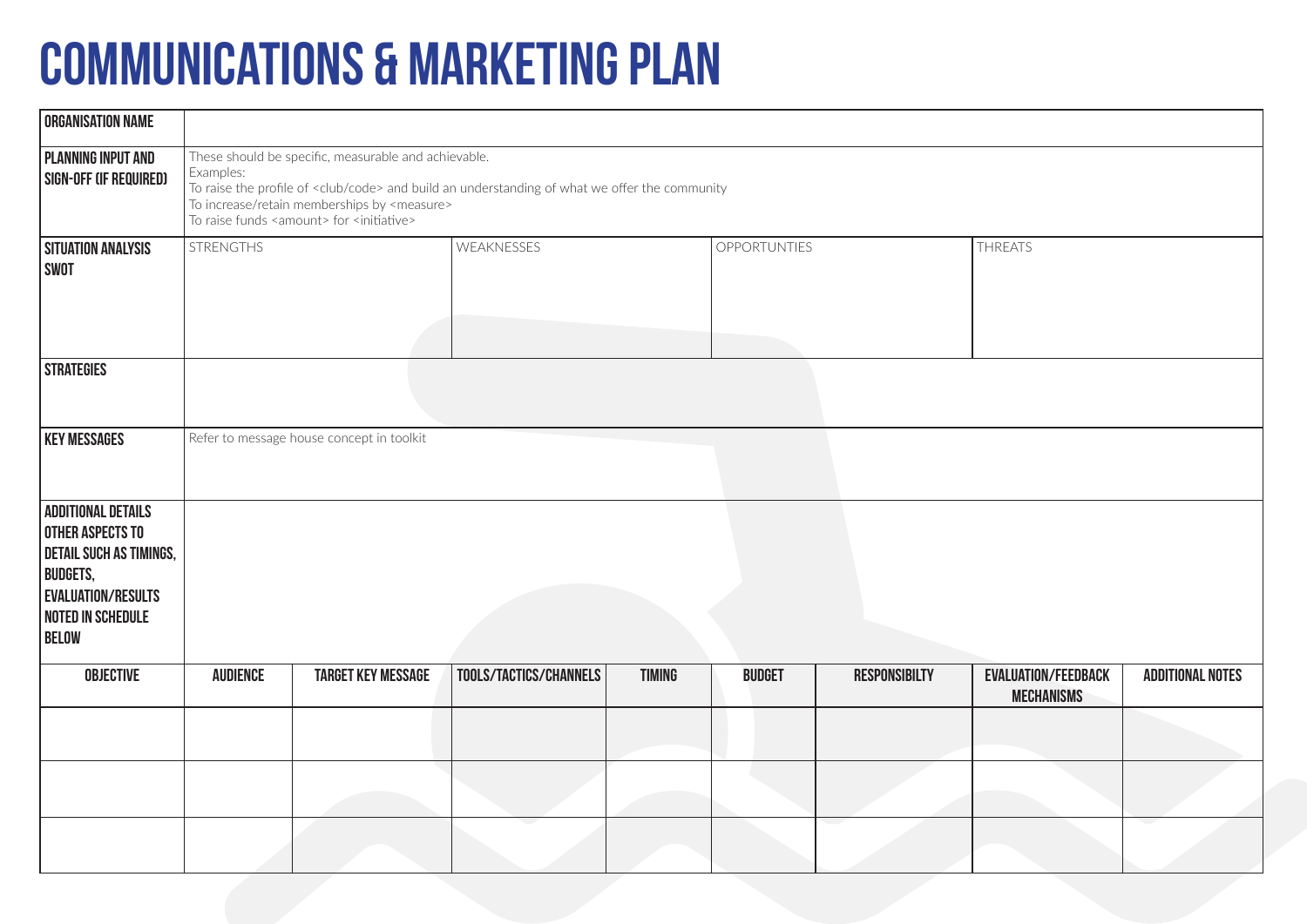# Communications & Marketing Calendar\*

|                                                                                                              | <b>JULY</b> | <b>AUGUST</b> | <b>SEPTEMBER</b> | <b>OCTOBER</b> | <b>NOVEMEBER</b> | <b>DECEMBER</b> | <b>JANUARY</b> | <b>FEBRUARY</b> | <b>MARCH</b> | <b>APRIL</b> | <b>MAY</b> | <b>JUNE</b> |
|--------------------------------------------------------------------------------------------------------------|-------------|---------------|------------------|----------------|------------------|-----------------|----------------|-----------------|--------------|--------------|------------|-------------|
| PLANNING<br>Work through planning<br>exercise, including setting<br>objectives and defining<br>key messages. |             |               |                  |                |                  |                 |                |                 |              |              |            |             |
| STAKEHOLDER ENGAGEMENT<br>For example, identifying<br>and engaging key<br>stakeholders                       |             |               |                  |                |                  |                 |                |                 |              |              |            |             |
| <b>KEY MESSAGES</b><br>For example, developing<br>and reviewing key<br>messages                              |             |               |                  |                |                  |                 |                |                 |              |              |            |             |
| <b>MARKETING ACTIVITY</b><br>For example, brochure,<br>flyer, poster, advertising                            |             |               |                  |                |                  |                 |                |                 |              |              |            |             |
| <b>MEDIA ACTIVITY</b><br>For example, media<br>release, meeting with<br>media                                |             |               |                  |                |                  |                 |                |                 |              |              |            |             |
| SOCIAL MEDIA<br>For example, regular<br>posts, competition                                                   |             |               |                  |                |                  |                 |                |                 |              |              |            |             |
| <b>REVIEW</b><br>Put a regular review<br>process in place to check<br>activities and results                 |             |               |                  |                |                  |                 |                |                 |              |              |            |             |

\* Calendar starts in July to align with initial workshop – can be adjusted as required.